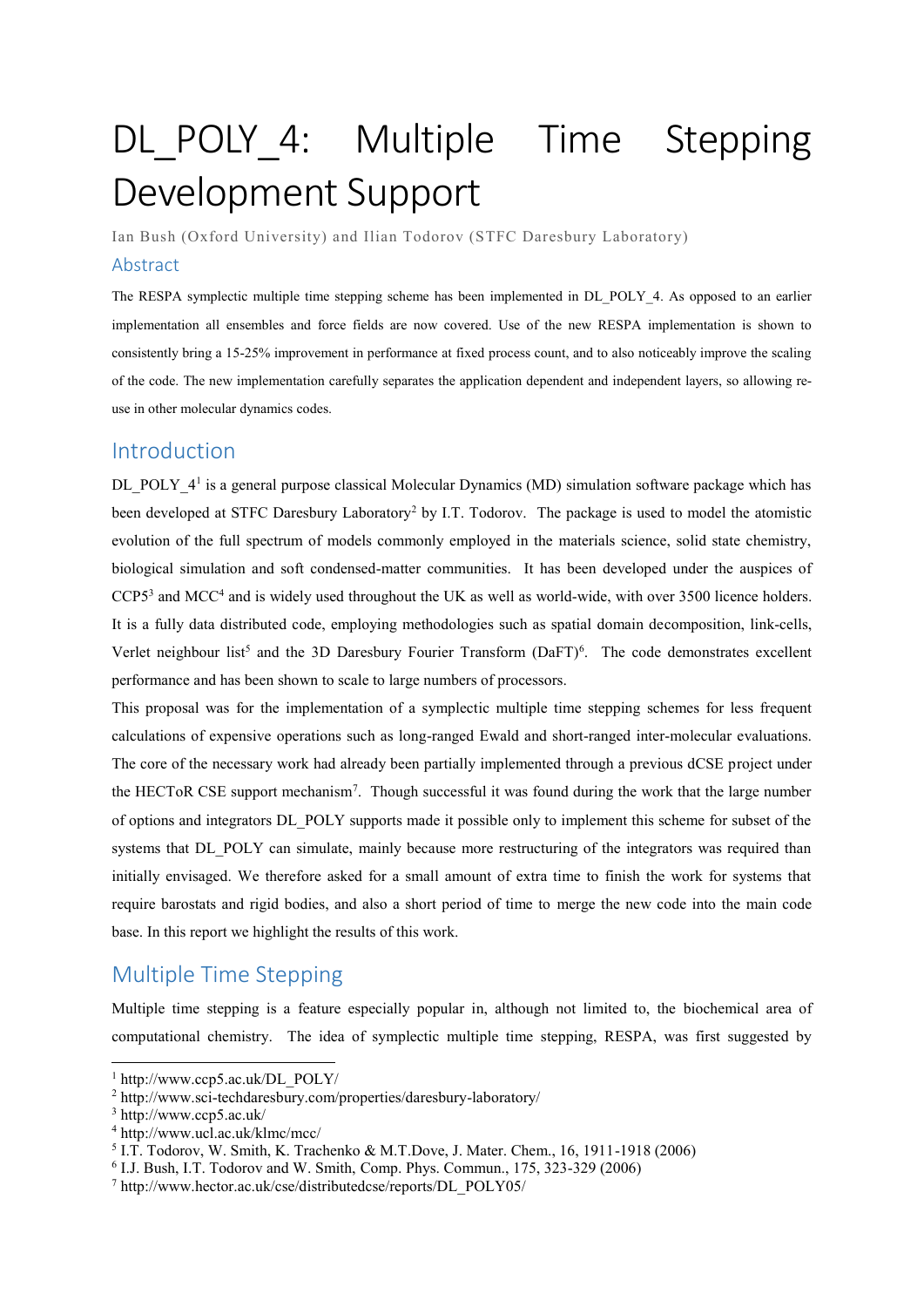Tuckerman, Berne and Martyna<sup>8</sup> and elegantly researched by Humphreys, Freisner and Berne<sup>9</sup>. The idea behind the methodology is to exploit the fact that different terms in the force field evolve on different time scales. For instance the long-ranged contribution to the Ewald (electrostatic) terms changes only very slowly when compared to terms involving intra-molecular motion, such as vibrations. Now, as is usual with the numerical integration of differential equations, the fastest motion determines what the timestep must be to ensure numerical stability of the solution (c.f. the Courant-Fredrichs-Lewy<sup>10</sup> condition). However, in standard molecular dynamics every term in the force field is evaluated at every timestep. Thus if a very short timestep is required to correctly integrate molecular vibrations, it will also force the evaluation of the long range Ewald potential at every timestep, despite the later hardly varying at all on the time scale being examined. This can be very expensive, and instead the RESPA method provides a way to evaluate the slowly varying terms in the user specified force field only when required, whilst both keeping the short timestep required for the more quickly varying terms, and only causing a small degradation in the quality of the results. Thus as certain terms are only evaluated infrequently rather than at every step one would hope for an improvement in time to solution.

The mathematics of RESPA ultimately depend on the Trotter expansion of the Liouville propagator. The terms in the MD force field are split into a number of classes and the fastest varying terms (class 1) are evaluated every timestep. Every  $n_1$  timesteps the slower varying Class 2 terms are evaluated, and in turn Class 3 terms are evaluated every  $n_2$  times Class 2 is calculated (and so  $n_1xn_2$  times Class 1 is evaluated). This scheme is iterated until all the classes have been evaluated. In Humpherys *et al.* a 4 level RESPA scheme was outlined, and this was followed in the original implementation within DL\_POLY. In that work the following breakdown of the force terms was adopted:

Class 1 (i.e. fastest varying): Core-shell, tethered atoms, harmonic bonds

Class 2: Tersoff, three body, four body, angles, dihedral, inversions

Class 3: Metal, Van der Waals, "Short range" electrostatic terms (including Ewald)

Class 4: (i.e. slowest) "Long range" Ewald

It can be seen that physically classes 1 and 2 are intra-molecular terms, 1 corresponding to (extremely!) approximate electronic effects and hard vibrational modes, class 2 to essentially soft vibrational modes, while 3 and 4 deal with inter-molecular effects. Please also note that each of the above short descriptions may cover more than one routine within the code, as each type of term may be modelled in more than one way.

#### Implementation

-

In fact as part of this work the *whole* RESPA scheme was re-implemented within DL\_POLY. It was decided that for software sustainability grounds that it was better to re-engineer the whole scheme. The main driver behind this was ultimately the reason behind this proposal: the number of required intervention points to support RESPA within DL\_POLY was too high to be long term sustainable in an actively developed code. Instead a reorganisation of the scheme described by Humphreys allowed the vast majority of the changes to be restricted

<sup>8</sup> Tuckerman, Berne and Martyna, J. Chem. Phys., 97 (3), 1990-2001 (1992)

<sup>9</sup> Humphreys, Freisner and Berne, J. Phys. Chem., 98, 6885-6892 (1994)

<sup>&</sup>lt;sup>10</sup> [Courant, R.;](http://en.wikipedia.org/wiki/Richard_Courant) [Friedrichs, K.;](http://en.wikipedia.org/wiki/Kurt_Otto_Friedrichs) [Lewy, H.](http://en.wikipedia.org/wiki/Hans_Lewy) (1928), "Über die partiellen Differenzengleichungen der [mathematischen Physik",](http://resolver.sub.uni-goettingen.de/purl?GDZPPN002272636) *[Mathematische Annalen](http://en.wikipedia.org/wiki/Mathematische_Annalen)* **100** (1): 32–74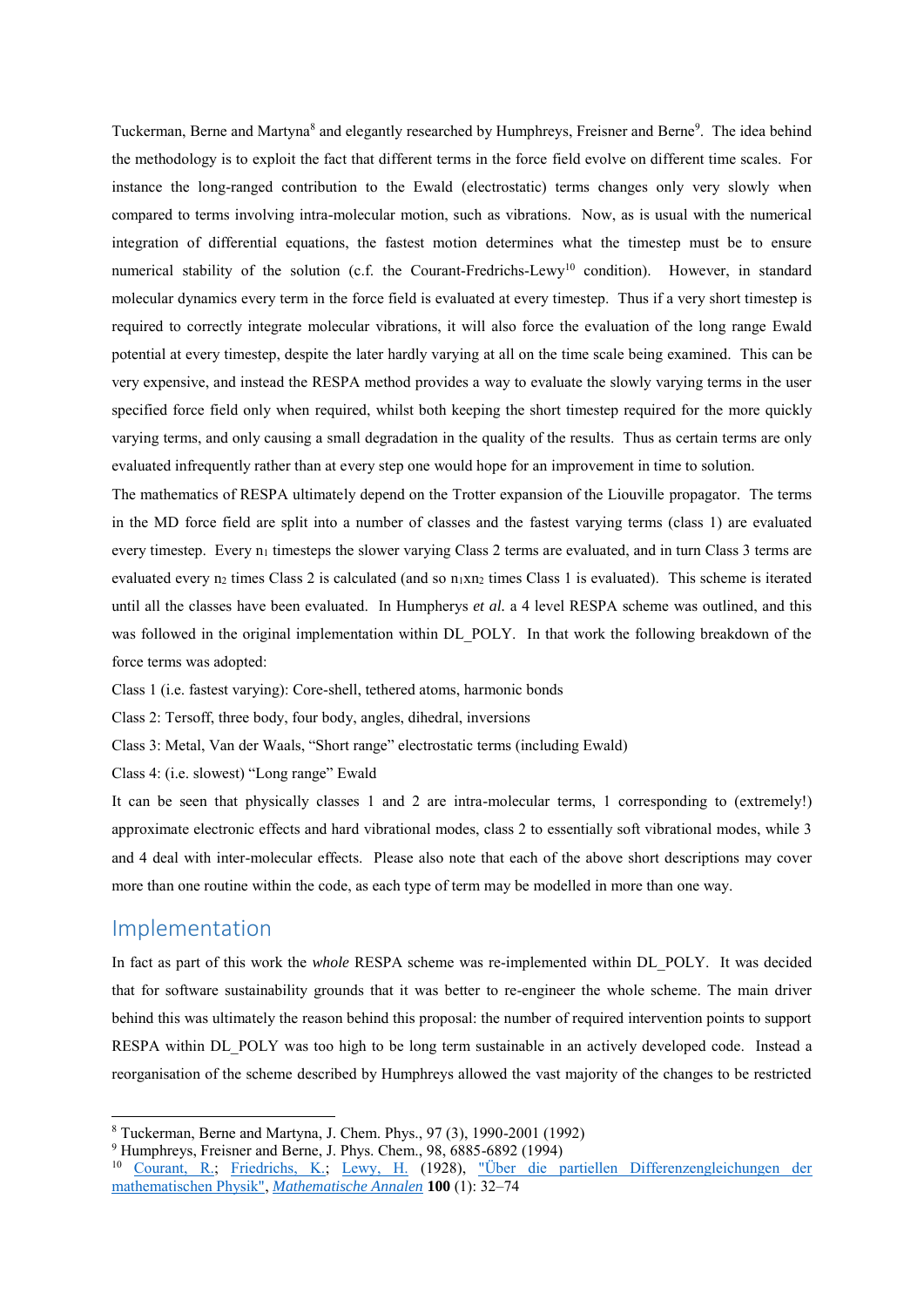to very high levels of the code, and many of the base force term evaluators and integrators required no modification at all. The essence of this is as follows. Consider a two class scheme within the velocity Verlet integration scheme, which one might outline as follows (again following Humphreys). In the below *F* represents a force term, *v* a velocity, *r* a position and *m* a mass

| Evaluate force class 2 $(F_2)$                                                                                                    | Evaluate  |
|-----------------------------------------------------------------------------------------------------------------------------------|-----------|
| Evaluate force class 1 $(F_1)$                                                                                                    | Evaluate  |
| Do $N = 1$ , n time steps                                                                                                         |           |
| $\mathbf{v}_j = \mathbf{v}_j + 0.5 * n_1 * \delta t * \mathbf{F}_{2j} / m_j$ for all j Integrate                                  |           |
| Do $i_1 = 1$ , n <sub>1</sub>                                                                                                     |           |
| $v_i = v_i + 0.5 * \delta t * F_{1i} / m_i$ for all j                                                                             | Integrate |
| $\mathbf{r}_i = \mathbf{r}_i + \delta t + \mathbf{v}_i$                                                                           | Integrate |
| Evaluate force class 1 $(F_1)$                                                                                                    | Evaluate  |
| $v_i = v_i + 0.5 * \delta t * F_{1i} / m_i$ for all j                                                                             | Integrate |
| End Do                                                                                                                            |           |
| Evaluate force class 2 $(F_2)$                                                                                                    | Evaluate  |
| $\mathbf{v}_i = \mathbf{v}_i + 0.5$ * n <sub>1</sub> * $\delta t$ * $\mathbf{F}_{2j}$ / m <sub>j</sub> for all j <i>Integrate</i> |           |
|                                                                                                                                   |           |

End Do

In the scheme we have indicated whether each step is an evaluation of forces or a step in the integration of the equations of motion. While simple this has a number of practical drawbacks for implementation in a large, general purpose MD code such as DL\_POLY.

- 1. It can be seen that each and every stage requires knowledge of what class is being evaluated. In the integration steps this is due to the presence of  $n_1$  when updating the velocities with the class 2 forces
- 2. If new force terms are added it is necessary that they are made "RESPA aware" *a priori* as otherwise they will be evaluated at multiple levels, and thus the equations will be incorrectly integrated

However, it is simple to rewrite the above in a form, which obviates much of these deficiencies. First let us introduce a weighted force of class C:  $\mathbf{F}_{\mathbf{Cj}} \mathbf{W} = \sum_{k \leq C} n_{k-1} \mathbf{F}_{kj}$ . Thus the weighted force of class C is simply the sum of all forces for classes up to and including class C, each term being weighted by the appropriate repeat number n<sub>C</sub>. For the purposes of this we set  $n_0=1$ . Using this we may rewrite the above 2 class scheme as Evaluate weighted force class 2 (**FW**=**F<sup>2</sup> <sup>W</sup>**) *Evaluate*

Do  $N = 1$ , n time steps Do  $i_1 = 1$ ,  $n_1$  $\mathbf{v}_\mathbf{j} = \mathbf{v}_\mathbf{j} + 0.5 \times \delta t \times \mathbf{F}_\mathbf{j}^{\mathbf{w}} / m_\mathbf{j}$  for all j *Integrate*  $r_j = r_j + \delta t * v_j$  *Integrate*  $If(i_1 := n_1)$  Then Evaluate weighted force class 1 (**FW**=**F<sup>1</sup> <sup>W</sup>**) *Evaluate* Else Evaluate weighted force class 2  $(\mathbf{F}^{\mathbf{W}}=\mathbf{F}_{2}^{\mathbf{W}})$ **<sup>W</sup>**) *Evaluate* End If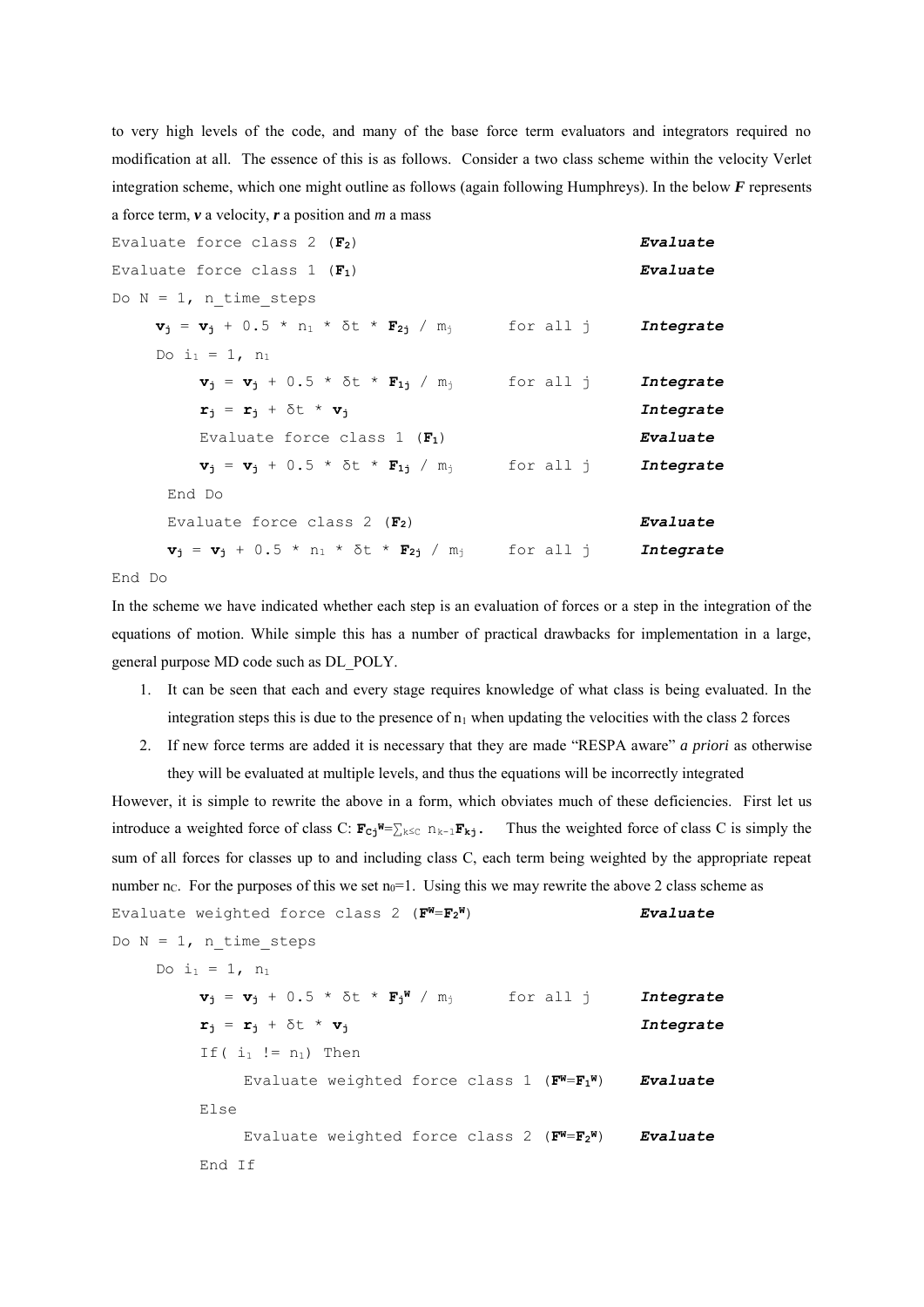$\mathbf{v}_\mathbf{j} = \mathbf{v}_\mathbf{j} + 0.5 \times \delta t \times \mathbf{F}_\mathbf{j}^{\mathbf{w}} / m_\mathbf{j}$  for all j *Integrate* End Do

End Do

This rewriting means that

- 1. Only the force terms require major modification, and then only those terms which are NOT class 1. The integrator terms now need no knowledge of the RESPA repeat counts.
- 2. Any force terms that are not made RESPA aware effectively default to class 1, and thus will be dealt with correctly (if not as efficiently as possible)

Further it is easily extended to any number of classes – only the last iteration of each class needs to be modified to include the class(es) above it appropriately weighted.

This is the basic idea behind the new implementation. Over and above this it also provides facilities for arbitrary depth RESPA, as opposed to hardwired to 4 as in the original implementation. This is covered by provision of an iterator datatype and methods which act upon it which simulate the arbitrary depth nested loops that are required. Further the new implementation is very simple to switch on and off during the simulation as opposed the earlier method where this was more difficult. This is useful, for example, to ease handling "special" timesteps where one would prefer to take a normal, non-RESPA, step. An example of this is the very first step in the simulation, where avoiding the use of RESPA eases the implementation of restart runs, and for related reasons steps where restart data need be written are most easily handled by a non-RESPA step as this preserves backward compatibility with file formats for earlier versions of DL\_POLY. A second use might be avoiding using RESPA during equilibration, as during that period the system may be in non-physical states which makes the integration of the equations of motion more sensitive. Another feature is that facilities are provided so that the class of each term can be changed dynamically, again as opposed to being hardwired in like before. Currently this is not exposed to the user, but could be in the future if required (and coupled with the arbitrary depth support could provide a huge degree of control for knowledgeable users), and also looks forward to work to be performed by Ian Bush during his EPSRC RSE Fellowship.

In terms of the code base the main parts of the implementation are in 3 modules. One provides the arbitrary depth iterator type, one implements a general RESPA type scheme on top of that, and the final one interfaces to DL\_POLY in particular, and also holds any DL\_POLY specific data. We hope that this structure will facilitate the use of this code in other MD applications since the vast majority is NOT DL\_POLY specific.

#### Results

All results presented are for DL\_POLY compiled with the gnu compiler collection, with simply –O3 used for optimisation.

The proposal addressed 2 major areas, isobaric ensembles and the use of rigid bodies within DL\_POLY. However, as we have re-implemented the whole of RESPA within DL\_POLY we will start by presenting results for the simplest case, NVE dynamics; the shorthand here refers to the system being simulated with a constant number of particles (N), at a constant volume (V) and with a constant internal energy (E). The case chosen is a small NaCl simulation, consisting of 27,000 particles. The simulation was carefully equilibrated and then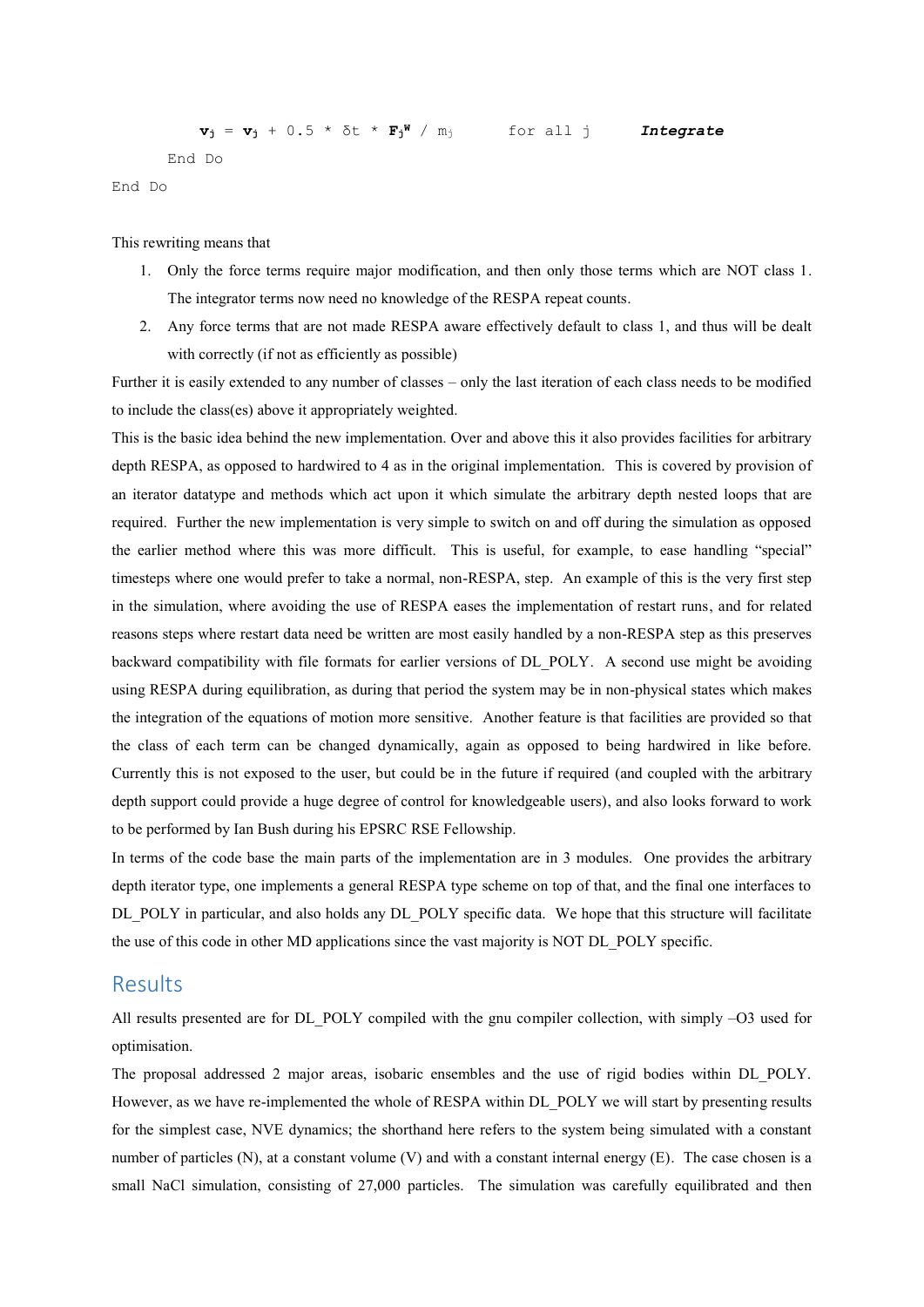averages where taken over a final 80ps run. This case is chosen as it is relatively simple for RESPA, there are only 2 classes and so only 1 parameter to vary  $(n_1$  in the above scheme). Given the simulation is within a constant energy ensemble one would expect the use of RESPA to decrease the run time at the cost of poorer energy conservation as a function of  $n_1$ .

| n <sub>1</sub> | Average Energy   | <b>RMS</b><br>Energy | Time to solution | Percentage  |
|----------------|------------------|----------------------|------------------|-------------|
|                |                  | <b>Fluctuations</b>  |                  | Improvement |
| Original Code  | $-9.6757E + 008$ | 5.9435E+003          | 1986.664         | $0.00\%$    |
| No RESPA       | $-9.6757E + 008$ | 5.9435E+003          | 1985.851         | $0.04\%$    |
|                | $-9.6757E + 008$ | 5.9435E+003          | 2013.498         | $-1.33\%$   |
| 2              | $-9.6757E + 008$ | 6.1770E+003          | 1753.202         | 13.32%      |
| 4              | $-9.6757E + 008$ | $6.1494E+003$        | 1648.449         | 20.52%      |
| 6              | $-9.6756E + 008$ | $6.5640E+003$        | 1564.91          | 26.95%      |
| 8              | $-9.6756E + 008$ | 7.4027E+003          | 1546.719         | 28.44%      |
| 12             | $-9.6755E+008$   | 1.1688E+004          | 1516.386         | 31.01%      |
| 16             | $-9.6753E+008$   | 2.1880E+004          | 1498.641         | 32.56%      |

The first table shows the results, the runs being on 32 cores.

The results bear out the expectations. The first 3 rows are "null results" showing that the introduction of RESPA has not broken the base code, and that RESPA with each class taking the same amount of iterations again does not affect the integration of the equations of motion. However, it can be seen that it does have a small negative affect on the run time. The reason for this is the structure of the loops in the short-ranged coulomb term evaluation stage, which as currently structured means the test for this being a RESPA run is made many times more than required. This is easily fixed and will be in the full release. On increasing  $n_1$  it can be seen that for low values the same energy is returned and that the run time markedly decreases at the cost of slowly increasing fluctuations in the energy. Higher values of  $n_1$  eventually affect the energy measured. Pragmatically looking at the above results one might use a value of  $n_1$  of 2-8 depending upon the accuracy required, with a nett gain of around 15-25% in performance.

RESPA also helps scaling. This is because the higher level classes describe interactions between larger groups of atoms, and thus due to DL\_POLY's domain decomposed data distribution require more communication of atomic data between processes. Hence if they are evaluated less often the reduction in communications overhead improves the scaling of the code. This is shown in the figure below: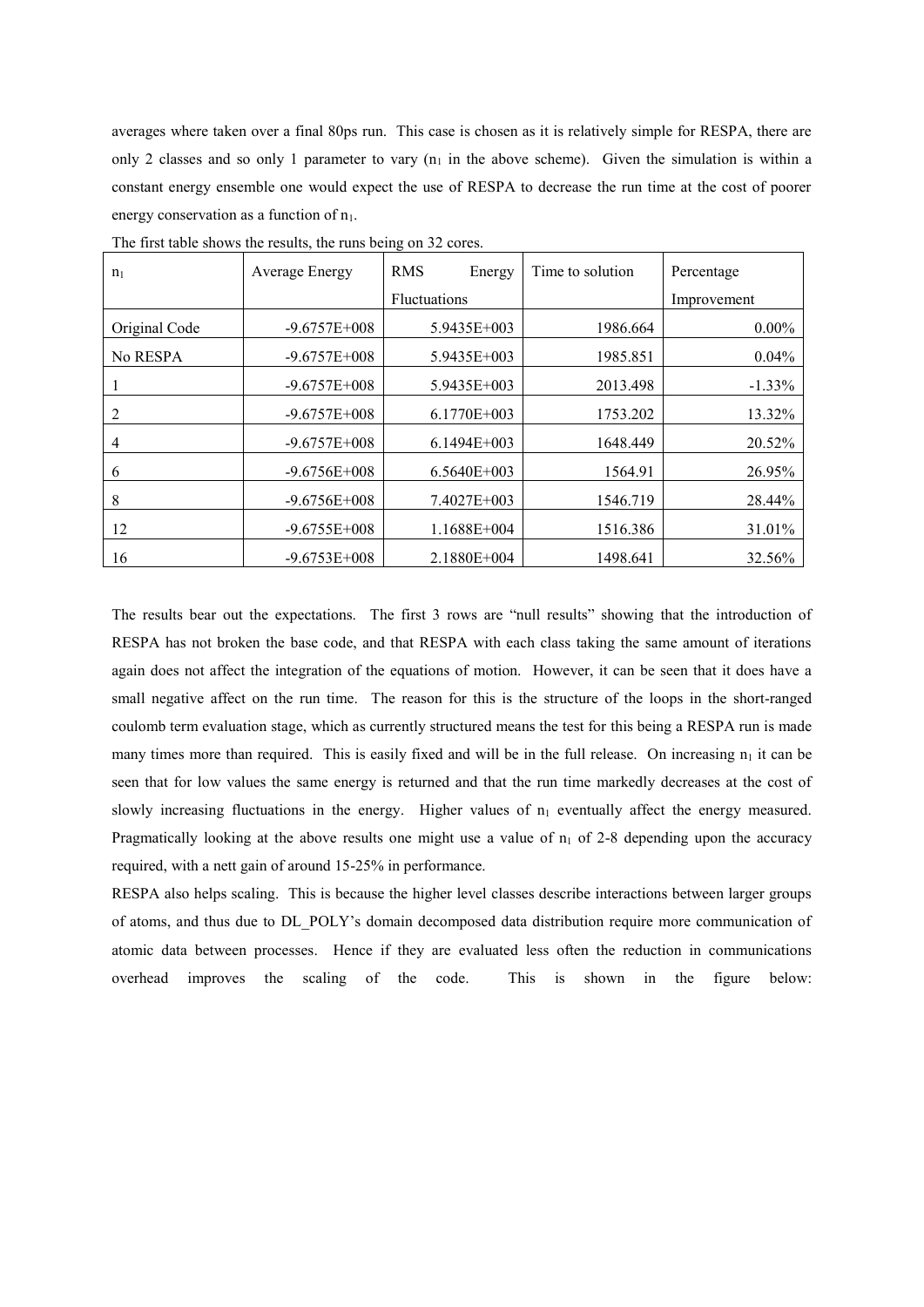

The second figure shows the percentage speed improvement. It can be seen that the benefit of RESPA is greatest at the highest core accounts due to the improvements in scalability that it enables:



Thus the simplest case, constant number of particles (N), constant volume (V) and constant energy (E) is correct and brings computational benefits to the user. Next we consider one of the focuses of the new work, constant temperature and pressure simulations by a NPT simulation of the system above; everything is the same as the previous case, only the ensemble has been changed from NVE to NPT. DL\_POLY has many ways to implement a NPT ensemble, here we use Hoover's method, one of the more popular techniques. The temperature was set to 500 K and the pressure to 1 atm, as this closely corresponds to the state point being simulated in the NVE simulations performed above.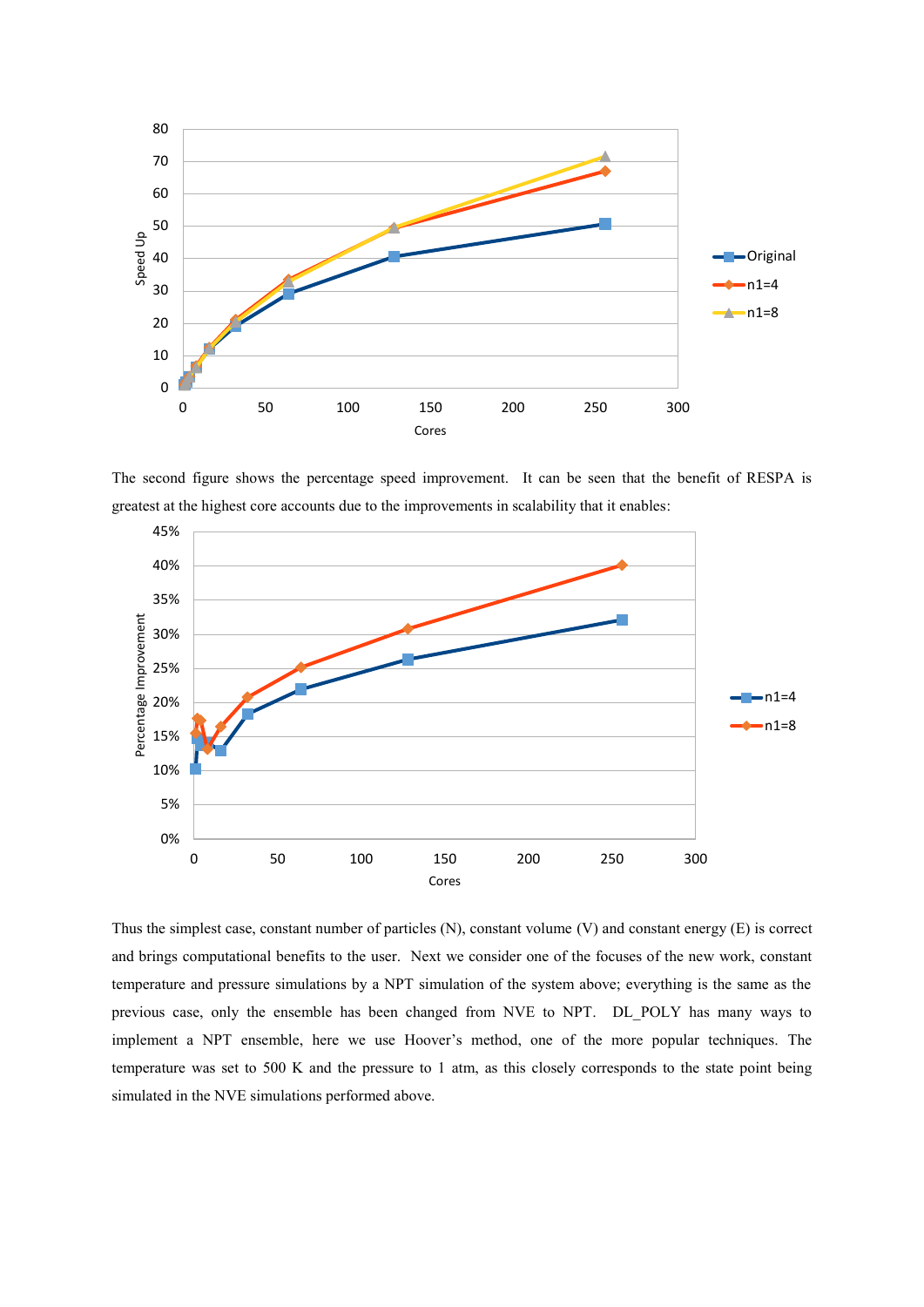| n <sub>1</sub> | Average Energy   | Energy              | Average         | Average           | Time     | Improvement |
|----------------|------------------|---------------------|-----------------|-------------------|----------|-------------|
|                |                  | <b>Fluctuations</b> | Temperature     | Pressure          |          |             |
|                | $-1.0126E + 009$ | 1.1281E+002         | $5.0000E + 002$ | $-9.9988E - 001$  | 2248.445 | $0.00\%$    |
|                | $-1.0126E + 009$ | 3.8674E+002         | 4.9998E+002     | $-1.0080E + 000$  | 2041.01  | 10.16%      |
| $\overline{4}$ | $-1.0126E + 009$ | 7.6880E+002         | 4.9991E+002     | $-1.0121E+000$    | 1916.473 | 17.32%      |
| 6              | $-1.0126E + 009$ | 1.3541E+003         | 4.9977E+002     | $-1.0135E + 000$  | 1821.454 | 23.44%      |
| 8              | $-1.0126E + 009$ | $2.5619E + 003$     | 4.9958E+002     | $-1.0142E + 000$  | 1790.221 | 25.60%      |
| 12             | $-1.0125E + 009$ | $6.6238E + 003$     | $4.9901E+002$   | $-1.01490E + 000$ | 1801.473 | 24.81%      |
| 16             | $-1.0125E + 009$ | 1.3427E+004         | 4.9817E+002     | $-1.01530E + 000$ | 1778.23  | 26.44%      |

Again the runs presented are using 32 processes. A similar story to the NVE ensemble can be seen. Increasing  $n_1$  reduces the run time (in fact in the above  $n_1=1$  is the original code before modification which is used as the reference) at the cost of increasing errors in the integration of the equations of motion, as can be seen in the constants drifting from their appropriate values, and the fluctuations in the energy increasing. The gain in performance is similar though slightly less than in the NVE case, possibly reflecting the more expensive integrator being used here, while the range of appropriate values for  $n_1$  is roughly as before.

The other main focus of this project was including rigid bodies in the RESPA scheme. This is illustrated in the results below which is a NVE simulation of the ionic liquid 1,3-dimethylimidazolium chloride for 96 ps. Ionic liquids are an interesting class of compounds which find increasing use as highly polar solvents in a number of chemical processes. The simulation consisted of 44,352 ions, with the 1,3-dimethylimidazolium ions (pictured below) modelled as rigid particles.



We again have a 2 class system, making comparison with the results above easy. As usual the simulation was carefully equilibrated before any results were obtained. These results are shown in the table below, and again 32 cores were used: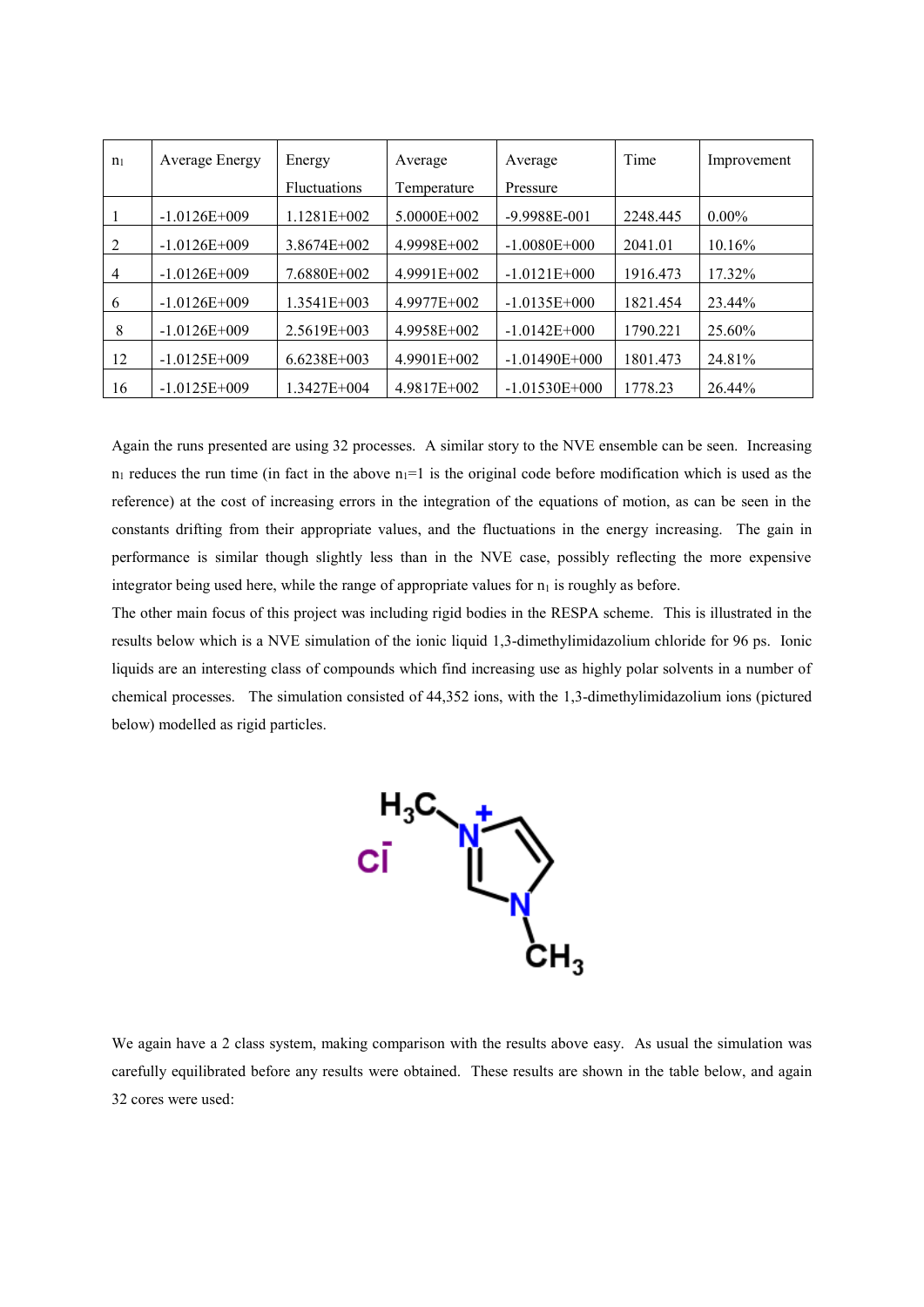| n <sub>1</sub> | Average Energy   | <b>Energy Fluctuation</b> | Time     | Percentage  |
|----------------|------------------|---------------------------|----------|-------------|
|                |                  |                           |          | Improvement |
| Original Code  | $-1.9829E+006$   | 9.4554E+000               | 1455.087 | $0.00\%$    |
| $\overline{2}$ | $-1.9829E+006$   | $9.5713E + 000$           | 1300.287 | 11.91%      |
| 4              | $-1.9829E+006$   | $1.0014E + 001$           | 1219.921 | 19.28%      |
| 6              | $-1.9829E+006$   | 1.4197E+001               | 1181.498 | 23.16%      |
| 8              | $-1.9829E+006$   | $2.1610E + 001$           | 1150.537 | 26.47%      |
| 12             | $-1.9827E + 006$ | 5.9599E+001               | 1132.658 | 28.47%      |
| 16             | $-1.9825E+006$   | $1.1234E+002$             | 1128.462 | 28.94%      |

Again we have a similar set of results which correspond with the expectations of the method, and again a 10- 25% improvement can be obtained with the RESPA parameter in the range 2-8 without a too marked degradation of the quality of the results.

For this case the scaling with process count was also investigated, and a similar picture to above was obtained. This is shown below



Again the newly implemented RESPA scheme achieves a noticeable improvement in the speed up.

## Current Status

Unfortunately the modifications just missed the code freeze for the last release of DL\_POLY, which occurred in March 2016. However the code is under the CCPForge DL\_POLY git repository, and will be included in the